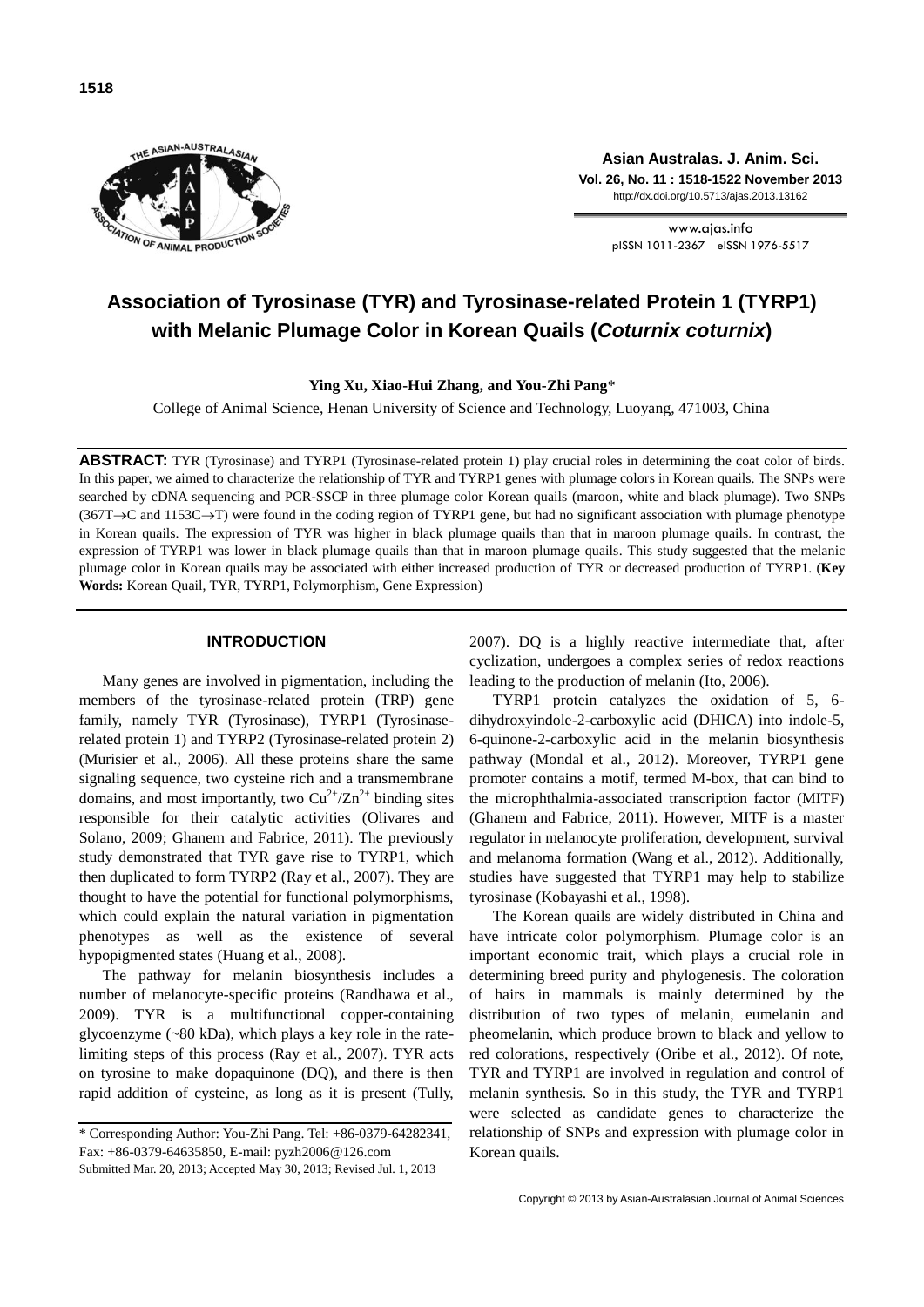

**Figure 1.** Korean quails with white (a), black (b) and maroon (c) plumage colors.

## **MATERIALS AND METHODS**

## **Animals and samples collection**

Korean quails (maroon, white and black plumage) were maintained at the quail breeding farm in Henan University of Science and Technology (Figure 1). The melanic plumage color mutation individuals were found in native Korean quails.

Twenty fertile eggs of each maroon, black and white plumage Korean quails were hatched and quail embryo skin tissues were collected at 12th day of hatching and frozen in liquid nitrogen immediately for total RNA extraction. A total of 84 blood samples were collected from the wing vein and stored at -20°C for genome DNA extraction.

# **Total RNA extraction and cDNA preparation**

Total RNA was isolated using the RNAiso puls kit (Takara, Dalian, China) according to the manufacturer's instructions. The quality of the total RNA was evaluated using the 1.2% agarose gel electrophoresis. After *Dnase I* (Takara, Dalian, China) treatment, total RNA was reverse transcribed using the PrimeScript RT reagent Kit (Takara, Dalian, China).

### **Quantitative RT-PCR**

Quantitative RT-PCR (qRT-PCR) was performed on an

| <b>Table 1.</b> The information of TYR and TYRP1 primers <sup>1</sup> |  |  |
|-----------------------------------------------------------------------|--|--|
|-----------------------------------------------------------------------|--|--|

iQ Real Time PCR Detection Systems (Bio-Rad) using SYBR Premix Ex Taq II (Takara, Dalian, China). In all PCRs, a housekeeping gene (GAPDH) was used to monitor genomic DNA contamination and equality of sample loading. The total reaction volume for PCR was  $20 \mu L$ . PCRs were performed as follows: 1 cycle of denaturation at 95 $\degree$ C for 3 min, 40 cycles of denaturation at 94 $\degree$ C for 30 s, annealing at appropriate temperature for 30 s, extension/ fluorescence acquisition at  $72^{\circ}$ C for 25 s, and a final extension at  $72^{\circ}$ C for 10 min. Table 1 showed the primer sequences and annealing temperature.

## **SNPs screening**

The cDNA of TYR and TYRP1 was cloned by TYR2 and TYRP2 primers from ten maroon, black and white plumage Korean quails respectively, and then sequenced individually. The obtained sequences were aligned by SeqMan (DNAStar 6.0 software) to search SNPs based on the difference between sequences. The SNPs were screened in three plumage color groups by PCR-SSCP using the TYRP3 and TYRP4 primers.

#### **Statistical analysis**

Genotype and allele frequencies of polymorphic TYRP1 were calculated by the direct counting method. The *Hardy-Weinberg* equilibrium was evaluated for each SNP using the

| Primer name       | Primer sequence $(5^{\circ}-3^{\circ})$ | Tm $(^{\circ}C)$ | Product length (bp) | Methods         |
|-------------------|-----------------------------------------|------------------|---------------------|-----------------|
| TYR1              | <b>TCCCCAGCAAGGACTATG</b>               | 55               | 213                 | qRT-PCR         |
|                   | <b>GAAAAGCACGATGCCAAG</b>               |                  |                     |                 |
| TYR <sub>2</sub>  | <b>TCCCCAGCAAGGACTATG</b>               | 52               | 1,183               | Gene cloning    |
|                   | CATCACTGAGATACTGGAGG                    |                  |                     |                 |
| TYRP1             | <b>TGGATGGACTGGACCTAC</b>               | 52               | 158                 | qRT-PCR         |
|                   | <b>CTTCACGTCTCCTTGTGG</b>               |                  |                     |                 |
| TYRP <sub>2</sub> | <b>TGGATGGACTGGACCTAC</b>               | 56               | 1,278               | Gene cloning    |
|                   | <b>GCCATCTCTTCAAACGACAG</b>             |                  |                     |                 |
| TYRP3             | <b>TATGCTACAGGATCCCAG</b>               | 49               | 166                 | <b>PCR-SSCP</b> |
|                   | <b>ACTTTCACACAGCACACG</b>               |                  |                     |                 |
| TYRP4             | <b>CTGCACTCGTTCTTGTTG</b>               | 50               | 94                  | <b>PCR-SSCP</b> |
|                   | GTGAGAAGAGGCTGATGC                      |                  |                     |                 |
| <b>GAPDH</b>      | <b>TGCCGTCTGGAGAAACC</b>                | 55               | 160                 | qRT-PCR         |
|                   | CAGCACCCGCATCAAAG                       |                  |                     |                 |

 $1$ <sup>1</sup> TYR = Tyrosinase, TYRP1 = Tyrosinase-related protein 1.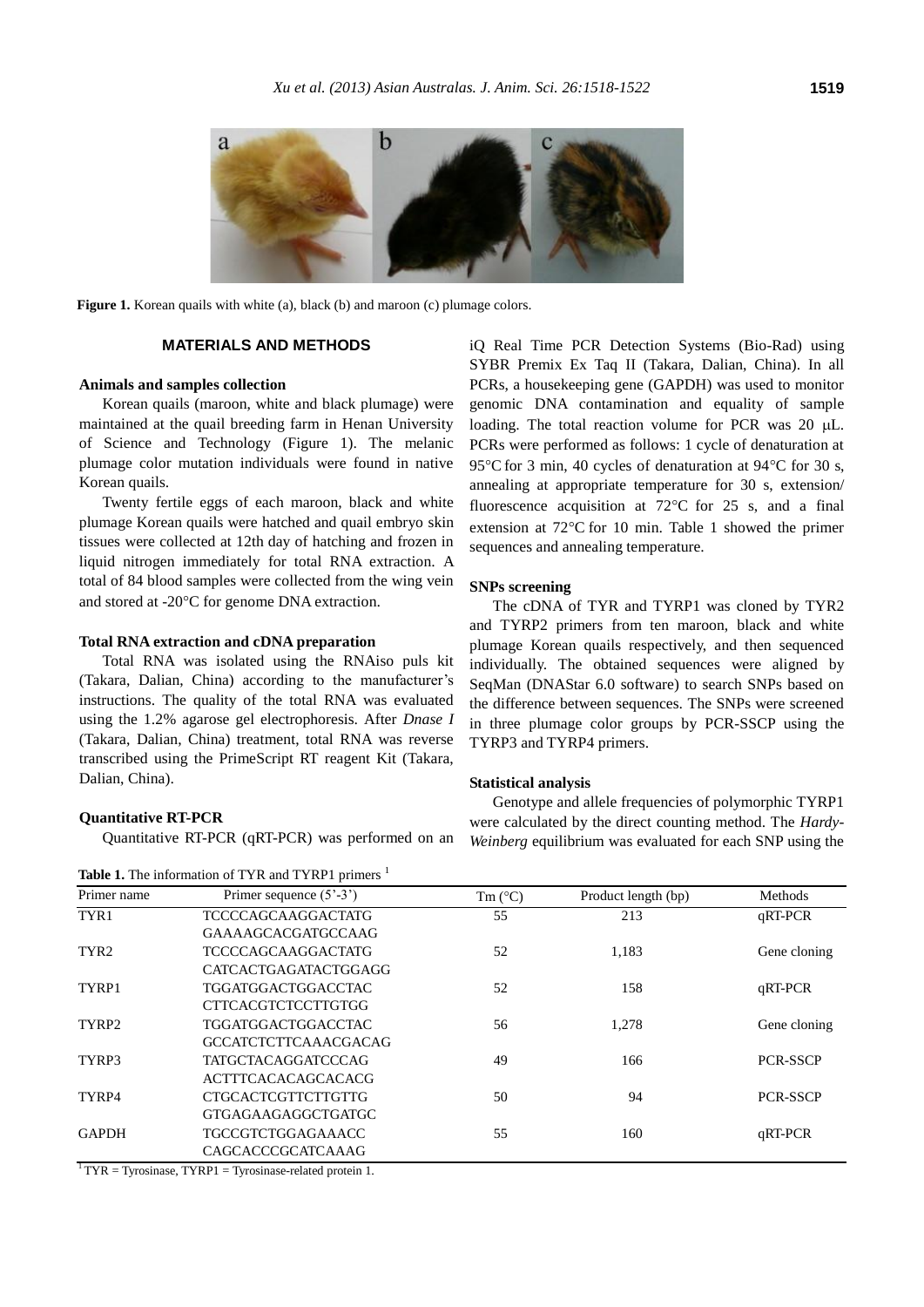*chi-square* test. In addition, the relative expression levels of TYR and TYRP1 genes were determined by the comparative cycle threshold  $(\Delta^{CT})$  method. The gene expression in different plumage color quails was analyzed by one-way ANOVA followed by *Bonferroni* test for pair wise comparison.

## **RESULTS AND DISCUSSION**

# **The polymorphism of TYRP1 with the plumage/skin color changes**

Two SNPs were found in TYRP1 gene. The first SNP was a base substitution  $(T\rightarrow C)$  at 367 bp of coding region in exon 2, which changed a leucine to a serine in protein sequence. Genotyping of 84 Korean quails was tested by PCR-SSCP and three kinds of genotypes (AA, AB, and BB) were found in this population (Figure 2). The second SNP was also a base substitution  $(C \rightarrow T)$  at 1,153 bp of coding region in exon 6, which changed a threonine to a isoleucine in the protein sequence. Genotyping of 61 Korean quails were tested by the same method and three genotypes (AA, AB, and BB) were found in this population (Figure 3).

According to the *chi-square* criterion, no significant associations were found between the mutations of TYRP1 gene and the plumage color (p>0.05). Furthermore, the distribution of three genotypes was not within *Hardy-Weinberg* equilibrium in the tested population (p>0.05). The calculation of allele frequencies for each SNP is listed in Table 2, respectively.

It has been reported that mutations in TYRP1 alter the



**Figure 2.** Genotyping of the T/C mutation at 367 bp by PCR-SSCP. Three kinds of genotypes (AA, AB, BB) were found in Korean quails. M is the 600 bp size marker.



**Figure 3.** Genotyping of the C/T mutation at 1153 bp by PCR-SSCP. Three kinds of genotypes (AA, AB, BB) were found in Korean quails. M is the 600 bp size marker.

type of pigment. A screen of the entire coding sequence of TYRP1 in roux and wild-type Japanese quails revealed a non-synonymous T/C substitution in exon 3, leading to a Phe282Ser mutation (Nadeau et al., 2007). This mutation had been reported to associate with the plumage color in Japanese quails. Interestingly, the Phe282Ser mutation of TYRP1 was not found in Korean quails. In this work, we were able to identify two non-synonymous substitutions at exon 2 and exon 6, respectively. But, there was no significant association with the plumage color in Korean quails. In addition, a  $G \rightarrow T$  transversion in TYRP1 at nucleotide position 869 was perfectly associated with coat color in sheep (Gratten et al., 2007). A SNP of TYRP1 was shown to be associated with the brown coat color in dogs (Schmutz et al., 2002). In Chinese indigenous pigs, a 6-bp deletion (TGGGTA) in the TYRP1 gene was found to be the causative mutation for the brown colouration (Ren et al., 2011). In summary, in the present study, there was no evidence that particular SNPs were associated with plumage color in Korean quails.

## **The polymorphism of TYR with the plumage/skin color changes**

Compared with TYRP1 gene, no mutation was found in TYR gene by cDNA sequencing. A previous study has been reported that TYR is one of the important enzymes that catalyze the synthesis of melanin in melanocytes (Sturm et al., 2001). In humans, the Arg402Gln mutation of TYR has been described to be associated with eye color and skin type (Nan et al., 2009). In albino cats, a cytosine deletion in TYR gene was found at 975 bp in exon 2, which caused a

| <b>SNPs</b>            | Quail groups | Number | Genotypes |    |    | Allele Frequencies |        |
|------------------------|--------------|--------|-----------|----|----|--------------------|--------|
|                        |              |        | AΑ        | AВ | BB | А                  | В      |
| $367 \text{ T/C}^{-1}$ | Maroon quail | 13     | 3         | 0  | 10 | 0.2308             | 0.7692 |
|                        | Black quail  | 41     | 6         | 29 | 6  | 0.5000             | 0.5000 |
|                        | White quail  | 30     | 7         | 21 | ↑  | 0.5833             | 0.4167 |
| 1153 C/T <sup>2</sup>  | Maroon quail | 13     | 2         | 9  | ↑  | 0.5000             | 0.5000 |
|                        | Black quail  | 25     | 14        | 11 | 0  | 0.7800             | 0.2200 |
|                        | White quail  | 23     |           | 12 | 6  | 0.4783             | 0.5217 |

**Table 2.** The genotypes and allele frequencies of the mutations

<sup>1</sup> A base substitution (T->C) at 367 bp of coding region in exon 2.<sup>2</sup> A base substitution (C->T) at 1,153 bp of coding region in exon 6.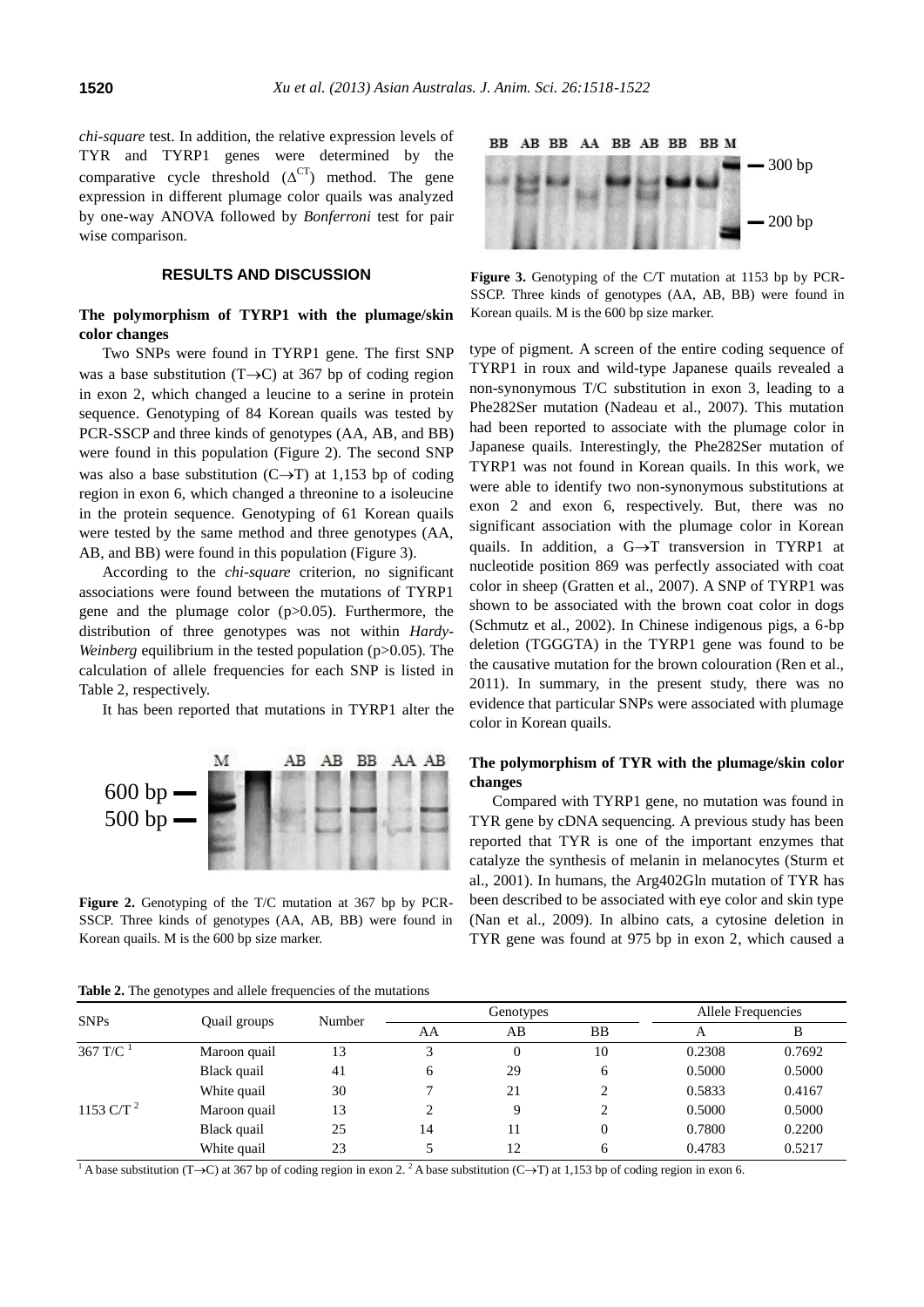

**Figure 4.** The expression of TYR and TYRP1 in skin tissues of Korean quail embryos. TYR = Tyrosinase, TYRP1 = Tyrosinase-related protein 1. Treatments headed by the same letter denotes no significant difference (p>0.05).

frame shift resulting in a premature stop codon nine residues downstream from the mutation (Imes et al., 2006). On the other hand, mutations within the TYR gene have been shown to cause oculocutaneous albinism (OCA), a developmental disorder with an autosomal recessive mode of inheritance (Ray et al., 2007). Comparison of TYR coding regions in the OCA buffalo identified a single-base substitution at nucleotide 1,431 (G to A), which caused the conversion of a tryptophan into a stop codon (Damé et al., 2012). Therefore, the mutations in this gene can affect coat color in many species of mammals. But in Korean quails, no SNP was detected in TYR gene coding region.

## **The expression of TYR and TYRP1 with the plumage/ skin color**

The expression of TYR and TYRP1 produces significant differences between the three kinds of plumage color Korean quails (Figure 4). The relative expression level of TYR mRNA in skin tissues was higher in maroon Korean quails than that in white Korean quails, and was significantly higher in black Korean quails. On the other hand, the relative expression level of TYRP1 mRNA in skin tissues was lower in maroon Korean quails than that in white Korean quails, and was significantly lower in black Korean quails.

In cells expressing both TYR and TYRP1 or TYR and DCT, the total amount of melanin increased substantially more than that in cells expressing TYR alone (Rad et al., 2004). From the Western blot analysis, reduce of melanin contents and TYR activity were associated with attenuated amounts of TYR and TYRP1 protein levels (Yu and Kim, 2010). It is noteworthy that there was no difference in TYRP1 expression between dark and light Soay sheep (Gratten et al., 2007). In Japanese quail, the expression of TYRP1 was not significantly different between roux and wild-type birds (Nadeau et al., 2007). In contrast, the expression of TYR and TYRP1 showed significant difference among the three Korean quails with different plumage color. In ducks, TYR and TYRP1 were not expressed in white feather bulbs but in black feather bulbs (Li et al., 2012). Meanwhile, similar phenomenon are found in many species of mammals (Guibert et al., 2004; Okomo-

Adhiambo et al., 2012).

## **CONCLUSIONS**

Two SNPs were found in TYRP1 gene coding region, but there were no significant association with the plumage color in Korean quails. No SNP was found in the TYR gene coding region. The expression of TYR and TYRP1 genes produces a significant difference among the maroon, white and black plumage Korean quails, which indicated the black plumage color in Korean quails may be caused by either increased production of TYR or decreased production of TYRP1.

### **ACKNOWLEDGEMENTS**

We would like to acknowledge the financial support of Henan key science and technology research projects (082102130002).

#### **REFERENCES**

- Damé, M. C. F., G. M. Xavier, J. P. Oliveira-Filho, A. S. Borges, H. N. Oliveira, F. Riet-Correa, and A. L. Schild. 2012. A nonsense mutation in the tyrosinase gene causes albinism in water buffalo. BMC Genet. 13:62.
- Ghanem, G. and J. Fabrice. 2011. Tyrosinase related protein 1 (TYRP1/gp75) in human cutaneous melanoma. Mol. Oncol. 5: 150-155.
- Gratten, J., D. Beraldi, B. V. Lowder, A. F. McRae, P. M. Visscher, J. M. Pemberton, and J. Slate. 2007. Compelling evidence that a single nucleotide substitution in TYRP1 is responsible for coat-colour polymorphism in a free-living population of Soay sheep. Proc. R. Soc. B. 274:619-626.
- Guibert, S., M. Girardot, H. Leveziel, R. Julien, and A. Oulmouden. 2004. Pheomelanin coat colour dilution in French cattle breeds is not correlated with the TYR, TYRP1 and DCT transcription levels. Pigment Cell Res. 17:337-345.
- Huang, Y. H., T. H. Lee, K. J. Chan, F. L. Hsu, Y. C. Wu, and M. H. Lee. 2008. Anemonin is a natural bioactive compound that can regulate tyrosinase-related proteins and mRNA in human melanocytes. J. Dermatol. Sci. 49:115-123.
- Imes, D. L., L. A. Geary, R. A. Grahn, and L. A. Lyons. 2006. Albinism in the domestic cat (*Felis catus*) is associated with a tyrosinase (TYR) mutation. Anim. Genet. 37:175-178.